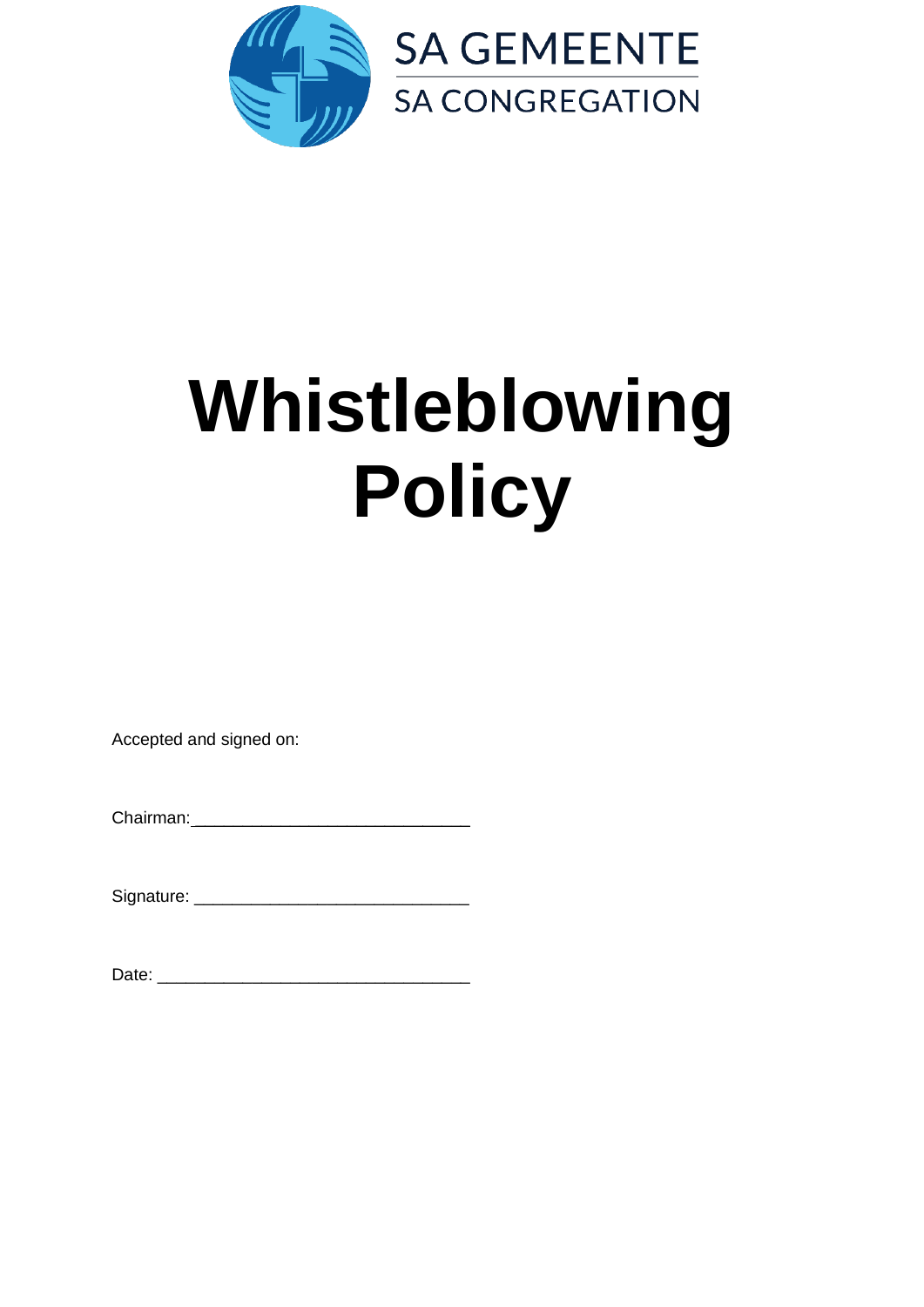

# **CHURCH DETAILS**

**Name:** South African Congregation - London (hereafter, "The Church")

**Address:** 31 Jewry St London EC3N 2ET

**Tel No:** 01892 526888 **Email address:** info@sagemeente.com

**Denomination/Organisation** Inter denominational

# **South African Congregation - Whistleblowing Policy**

All staff, trustees and volunteers of the South African Congregation are encouraged to report any concerns involving:

- Fraud or any other crime in which other trustees/staff members are involved
- A risk to the health and safety of you, your colleagues or the public
- a breach of the Charity's Legal Obligations and duties
- a miscarriage of Justice

# **What is whistle blowing?**

In their good practice guide, the whistleblowing charity Public Concern at Work define whistleblowing as "a worker raising a concern about wrongdoing, risk or malpractice with someone in authority either internally and/or externally (i.e. regulators, media, MPs)." The first step in deciding which process to follow is to decide on the nature of the issue or concern. If the concern or issue is a personal complaint , for example a trustee that feels they have been unfairly treated or if the complaint is against other individuals or the organisation itself, then they may wish to place an internal complaint, in the first instance, to the Chairman of the Board of Trustees. Charity employees or trustees can report concerns about certain categories of serious wrongdoing at their charity to the Charity Commission.

If you are unsure which process to follow, then you might wish to contact Public Concern at Work for advice using their advice line 020 7404 6609 or via email to whistle@pcaw.org.uk.

# **Protection under the Public Interest Disclosure Act**

Employees have some protection in law under the Public Interest Disclosure Act from detrimental treatment or victimisation from their employer if, in the public interest, they report concerns about serious wrongdoing at their charity to the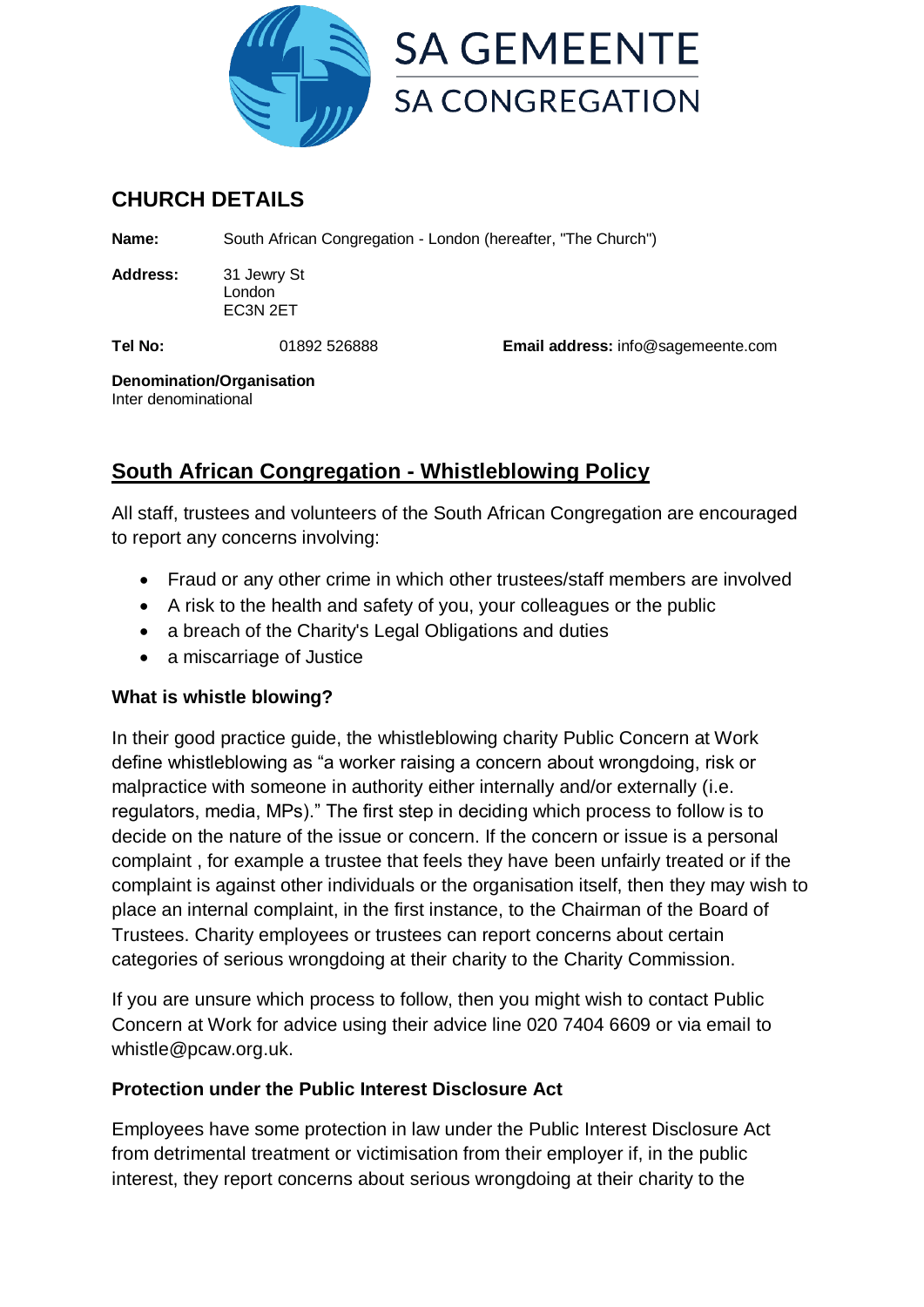

commission, provided that the concerns they report meet the conditions in the Act for a 'protected disclosure'.

The Act protects most employees in the charity sector who report concerns about certain serious matters about their employer to the commission. **The Act does not apply to voluntary workers - this includes charity trustees and charity volunteers.**

#### **How the Act protects charity employees**

The Act protects employees in a number of ways, for example:

- if a charity employee is dismissed because they have made a protected disclosure, that will be treated as unfair dismissal
- they have a right not to be subjected to any 'detriment' by their employers on the ground that they have made a protected disclosure, and to present a complaint to an employment tribunal if they suffer detriment as a result of making a protected disclosure

#### **What type of disclosures are protected?**

For a disclosure to the commission regarding a charity to be protected by the Act's provisions:

- it must relate to at least one of the following matters that 'qualify' for protection:
	- a criminal offence
	- the breach of a legal obligation
	- a miscarriage of justice
	- a danger to the health and safety of any individual
	- damage to the environment
	- deliberate concealment of information tending to show any of the above five matters
- the employee must:
	- reasonably believe that the relevant failure relates to 'the proper administration of charities and funds given, or held, for charitable purposes'
	- reasonably believe that the information disclosed and any allegation contained in it are substantially true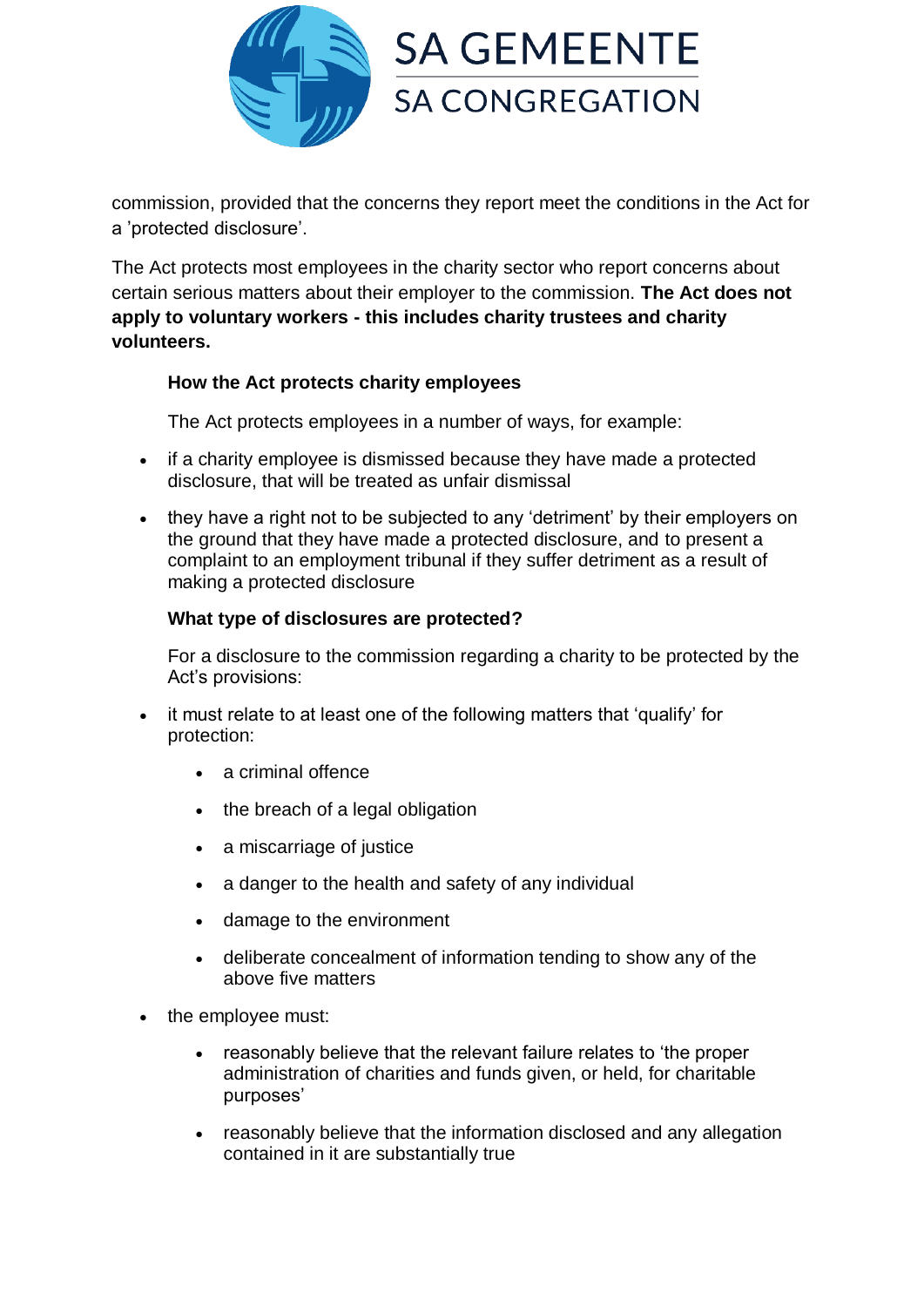

It should be noted that where an employee is victimised for making a disclosure to the commission, any claim they may have under the Act is against his or her employer and not against the commission.

#### **How the commission deals with disclosures from whistleblowers**

The commission considers whistleblowing disclosures in the same way that it considers complaints about charities from other sources.

The action the commission will take as a result of the concerns brought to its attention will of course depend on the nature of these concerns. The commission will respect confidences so far as it is able, with due regard to the individual's rights to privacy under data protection and human rights legislation. However, a person who is subject to any enquiries made by the commission is entitled to know the nature of the allegations being made. Any person criticised by the commission as a result of any enquiry has a right to be told the nature of the evidence upon which the criticism has been based.

While the commission will take every step to try to ensure that a complainant's identity is not revealed without their consent, in some cases the nature of the allegations or evidence may give an indication as to their source. Also, in limited cases there may be an obligation to reveal information under freedom of information legislation or by order of the court in legal proceedings.

Information obtained in the course of an inquiry made under s46 of the Charities Act 2011 may, in the public interest be published in an inquiry report.

# **Serious incidents that needs to be report**

Report any serious incident that results in – or risks - significant:

- loss of your charity's money or assets
- damage to your charity's property
- harm to your charity's work, beneficiaries or reputation

Serious incidents include:

- fraud, theft or other significant loss
- a large donation from an unknown or unverified source
- links to terrorism or to any organisation that's 'proscribed' due to terrorist activity
- a disqualified person acting as a trustee